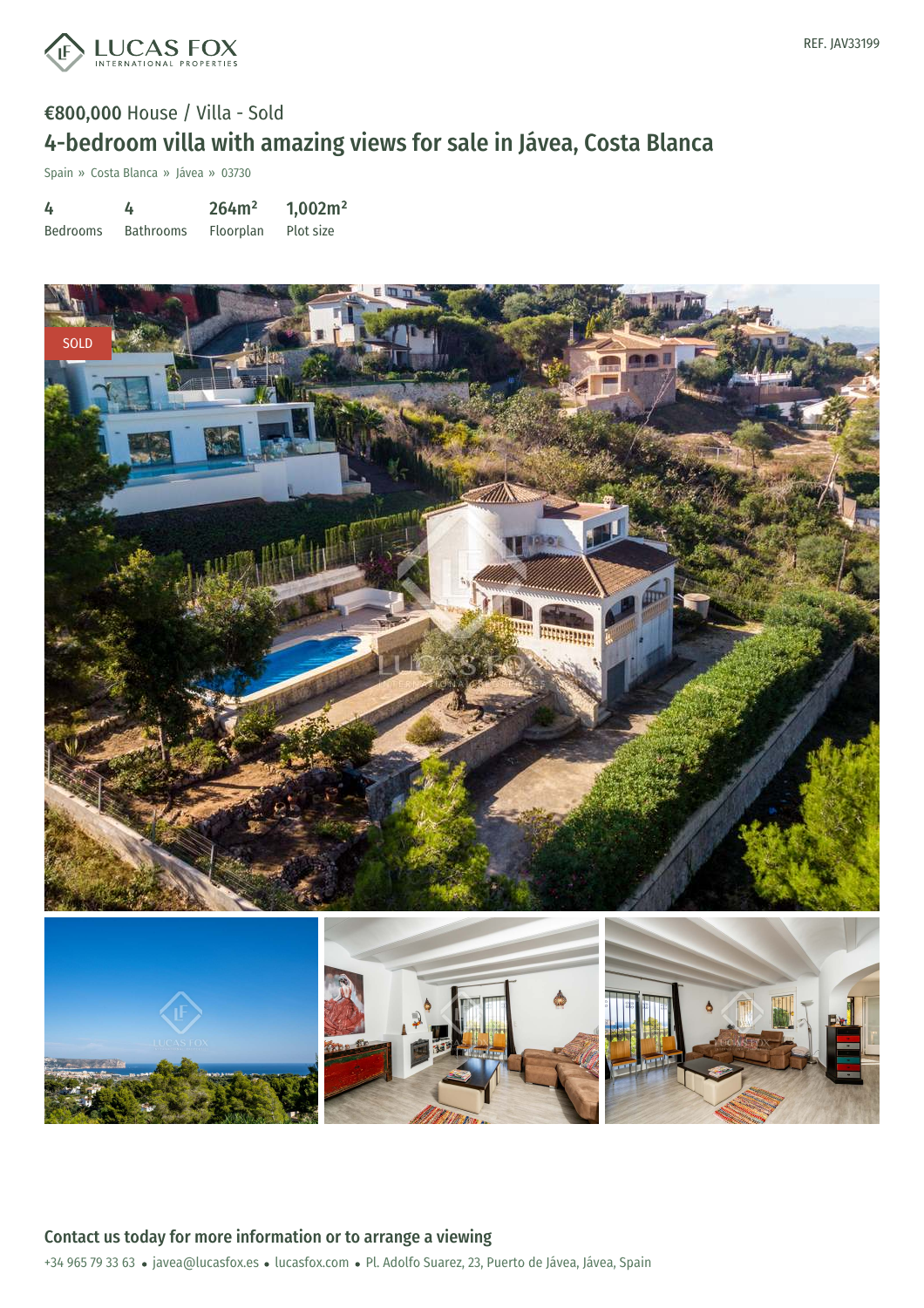

# €800,000 House / Villa - Sold 4-bedroom villa with amazing views for sale in Jávea, Costa Blanca

Spain » Costa Blanca » Jávea » 03730

| 4               | 4                | 264m <sup>2</sup> | 1,002m <sup>2</sup> |
|-----------------|------------------|-------------------|---------------------|
| <b>Bedrooms</b> | <b>Bathrooms</b> | Floorplan         | Plot size           |

#### **OVERVIEW**

### Recently renovated 4-bedroom villa for sale in Jávea, Costa Blanca

The villa, completely renovated recently, is distributed over 2 floors. On the upper floor is the master bedroom with en suite bathroom and dressing room. The bedroom enjoys total privacy, as well as incredible sea views.

On the lower floor are the other 2 bedrooms, en suite, 1 guest toilet, fully fitted openplan kitchen, living room with fireplace and covered naya terrace. Both from the living room and from the naya you can enjoy wonderful sea views.

Outside there is a swimming pool with heat pump and a pétanque court.

The villa has a gas tank, gas central heating, air conditioning and garage.



[lucasfox.com/go/jav33199](https://www.lucasfox.com/go/jav33199)

Sea views, Garden, Swimming pool, Terrace, Private garage, Parking, Air conditioning, Equipped Kitchen, Fireplace, Heating, Views